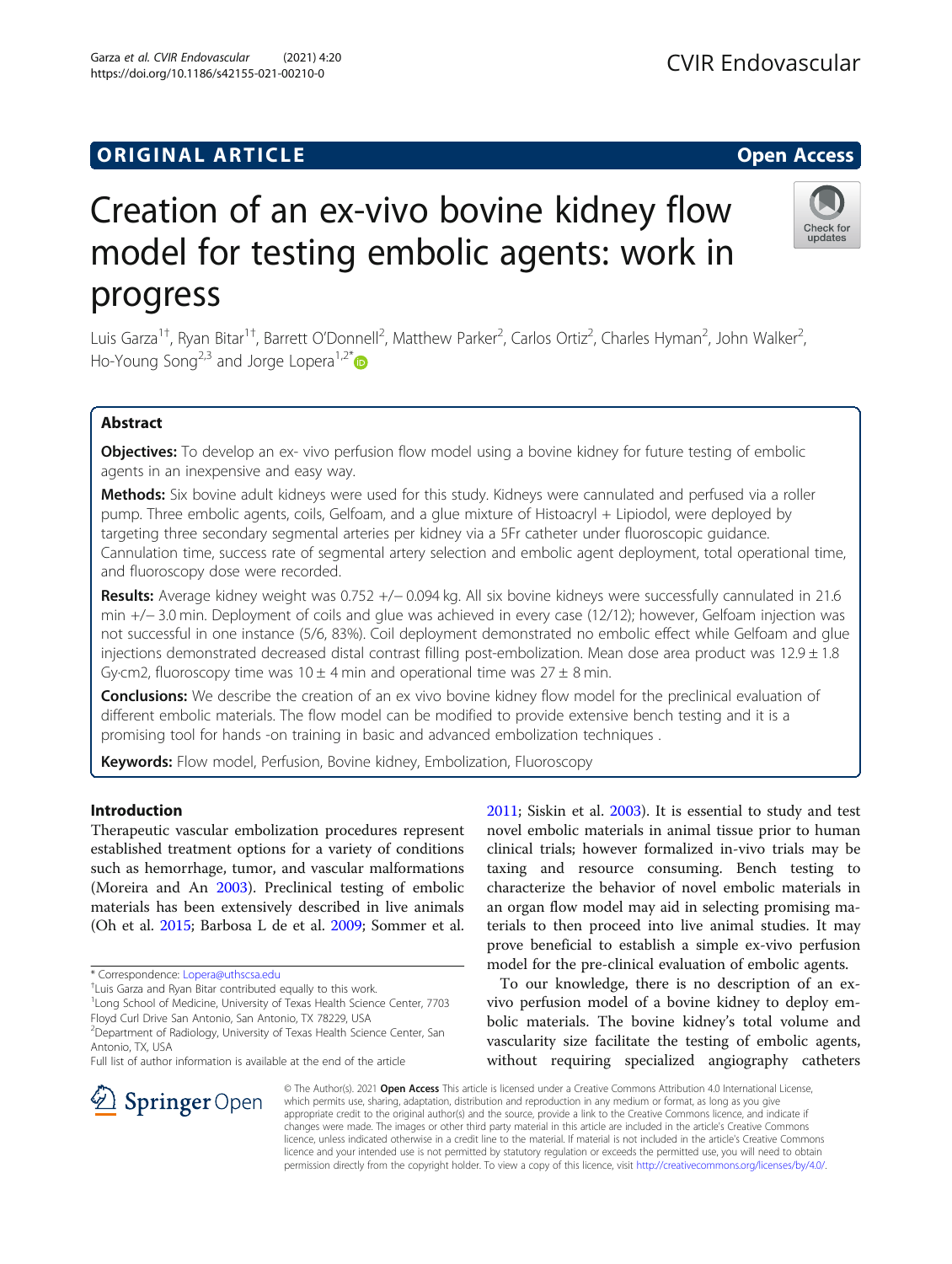(Szymanski et al. [2018](#page-5-0)). Additionally, the arterial vasculature of the bovine kidney is similar to the human kidney including total number of primary segmental arteries (Szymanski et al. [2018](#page-5-0)). Unlike humans, the bovine renal artery splits before the hilum decreasing the technical difficulty of revealing the vessels with dissection of the renal hilar structures (Carvalho et al. [2009](#page-5-0)). Thus, we hypothesized that it would be possible to successfully test the deployment of commercially available embolic materials in a bovine kidney under fluoroscopy using standard angiography tools. We aimed to develop a flow model using a bovine kidney connected to a perfusion pump for the purpose of future testing of embolic agents in an inexpensive and easily reproducible model. The model could be also used as a hands-on training tool to teach the residents fellows the basics of embolization techniques.

#### Methods

#### Preparing the pump apparatus

A decommissioned perfusion roller pump (COBE Laboratories, Arvada, CO) was used. An acrylic basin to contain the kidney was prepared by drilling two holes into the side of the basin, to accommodate insertion of the arterial and venous tubing from the pump into the basin. Using a Y connector, the venous inflow tubing was divided into 2 segments: one for cannulation to the renal vein and one free end of inflow tubing for aspiration of water from the basin. A small puncture was made along the large outflow tubing to insert a 7Fr vascular sheath (Terumo, Somerset, NJ) to provide intravascular access.

#### Kidney preparation/cannulation

Adult bovine kidneys were harvested within 4 h from a local slaughterhouse (Wiatrek Processing Plant, Poth, TX) and transported to our laboratory on ice and stored at − 20 °C until further use. A total of six kidneys were collected, five left and one right. Left kidneys were preferred, as it was easier to cannulate them given the longer renal veins. Kidneys were not frozen more than 1 week, and all were thawed 24 h prior to experiments. A 16Fr Foley catheter (McKesson, Grapevine, TX) was used to cannulate the renal vein and secured by inflating the Foley balloon followed by purse string suture and a zip tie around the outer wall of the vein. The renal artery was cannulated with a piece of 15Fr stiff tube and secured with a purse string suture and two zip ties.

#### Initiating kidney perfusion

The cannulated kidney was submerged in tap water inside the basin. The free end of the now cannulated Foley catheter was connected to the venous tubing with a Yconnector submerged in water. The basin was filled with 25 °C tap water to submerge the kidney and the free aspirating end of the Y connector. The system was purged of air by activating the pump at a flow rate of 0.40 L/min prior to attaching the arterial inflow connection to the renal artery. Once air bubbles were purged out of the tubing, the pump was deactivated. The proximal end of the 15Fr arterial cannula was connected to the arterial outflow tubing. Then, the pump was activated to a flow rate of approximately 0.49 L/min based on our pilot test. The assembled flow model is depicted in Fig. [1](#page-2-0).

#### Delivery of embolic materials

Angiography was conducted via a Siemens Arcadis C arm provided by our institution's Department of Laboratory Animal Resources. This study involved the evaluation of three embolic materials: Tornado embolization coils (Cook Medical, Bloomington, IN), Gelfoam (Pfizer, New York, NY), and a glue mixture of Histoacryl (B Braun, Bethlehem, Pennsylvania) + Lipiodol (Guerbert, Princeton, NJ). Angiography and embolization for each kidney were attempted individually by a first-year diagnostic radiology resident and two medical students under the supervision of an interventional radiologist with 23 years of experience in vascular interventions. Each of the embolic materials were delivered to one of three segmental arterial branches in a single kidney (Fig. [2](#page-2-0)). A 5Fr cobra catheter (Boston Scientific, Marlborough, MA) with a Glidewire (Terumo, Somerset, NJ) was used for selection of segmental arteries and delivery of embolic materials. Once the catheter was placed in the renal artery, digital subtraction angiography (DSA) road mapping with Omnipaque contrast media (GE Healthcare, Wood Dale, IL) was conducted to outline arterial anatomy, assess for any intraparenchymal or extraparenchymal extravasation, and assist in selection of segmental branches for deploying the various embolic agents. For coil embolization, 3–4 mm 0,035-in. pushable coils were deployed using a Benston wire (Cook Medical, Bloomington, IN). Gelfoam particles were prepared by forcefully mixing a 2 cm X 2 cm piece of Gelfoam in a syringe filled with 5 mL of contrast media using a 3-way stopcock until a slurry was created. The Gelfoam slurry was slowly deployed with pulsatile boluses under fluoroscopy until stasis was observed. The volume of Gelfoam required to achieve stasis was recorded. For the deployment of glue, a mixture of 2 mL of lipiodol and 1 mL of Histoacryl was injected at a slow continuous rate until a cast of glue and subsequent stasis was visualized in the targeted segmental arteries. Glue infusion was preceded and succeeded with a 3 mL flush of the catheter with D5W.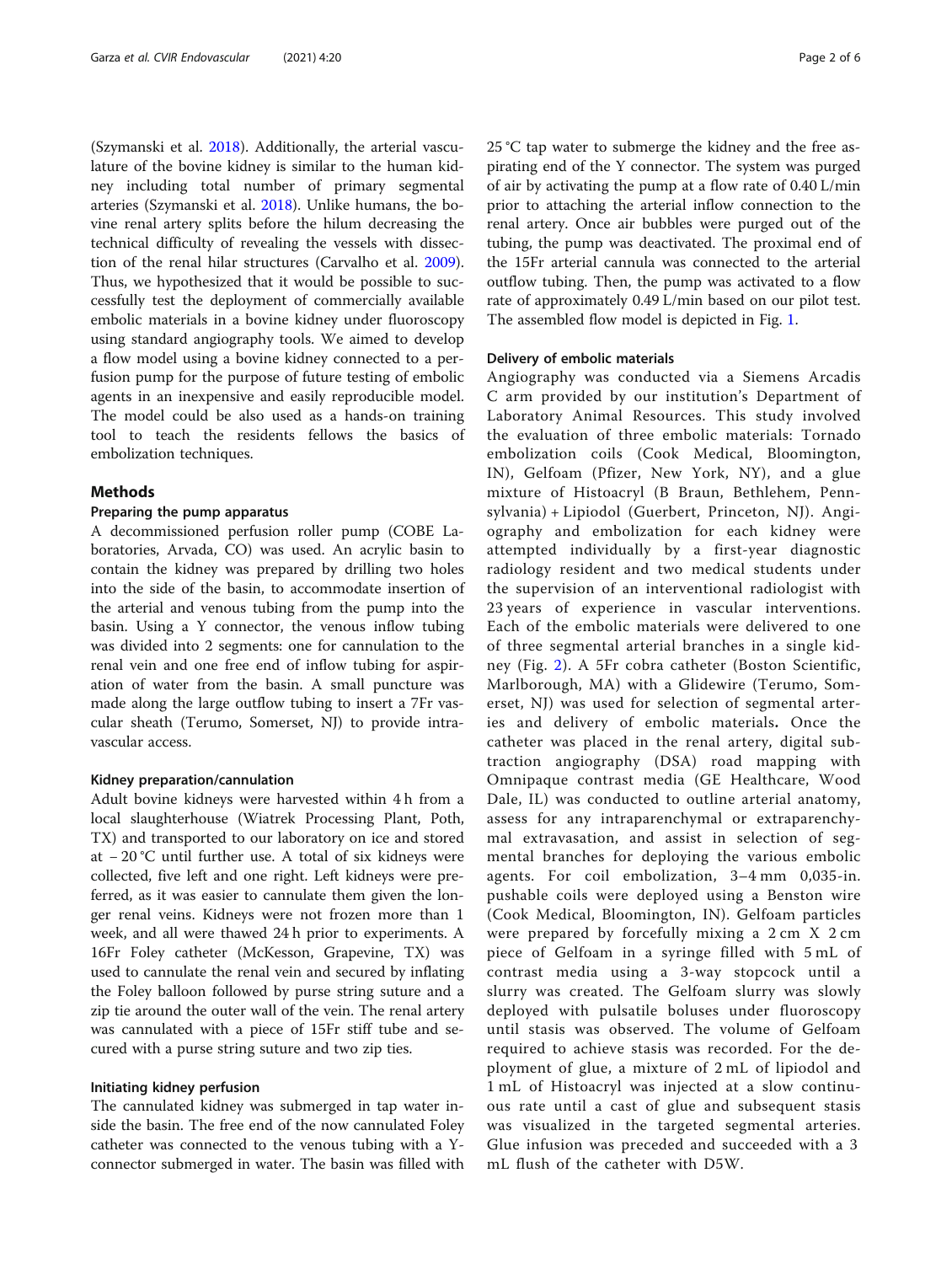<span id="page-2-0"></span>

#### Data acquisition/analysis

Kidney weight upon delivery to the lab was recorded. Approximate freeze time was recorded to assess an effect on kidney tissue quality, feasibility of angiography, and arterial segmental selection. Cannulation time was collected to assess the reproducibility and difficulty of constructing the model. A pre-embolic DSA was performed to assess the variability in vascular anatomical architecture. The success rate of segmental artery selection was reported to determine whether it was feasible to execute at minimum three embolic experiments within individual segments of each single kidney. The success rate of embolic agent deployment was recorded to assess the model's ability to serve as an embolic deployment mimic. Post-embolic nonselective DSA images were performed and interpreted to assess the embolic effect of the agents. Total operational time and fluoroscopy dose were recorded to assess the feasibility, practicality, and safety of the experiment. Additionally, the above data points were collected for a single right kidney for direct comparison to left kidney procedural outcomes.

## Results

The average weight of the six collected kidneys was  $0.752 \text{ kg} \pm 0.094 \text{ kg}$ . Five kidneys were cannulated with no complications and an average cannulation time of 21.6 min +/− 3.0 min. Kidney six, with a cannulation time of 46 min, was excluded as an outlier in this analysis due to multiple spontaneous decannulations of the arterial side. Kidneys were perfused with an average flow rate of 0.49 ± 0.07 L/min. Non-selective DSA demonstrated overall homogeneity in the vascular anatomy of bovine kidneys, with the renal artery dividing into a

Fig. 2 a Nonselective pre-embolization DSA run displaying renal arterial vasculature. b Nonselective post-embolization DSA run. Deployment of coil in cranial posterior segmental artery (white arrow) does not demonstrate appreciable embolic effect. Deployment of Gelfoam (black arrow) demonstrates decreased distal filling of the caudal posterior segmental artery. Glue (arrowhead) demonstrates complete embolization of the caudal secondary segmental artery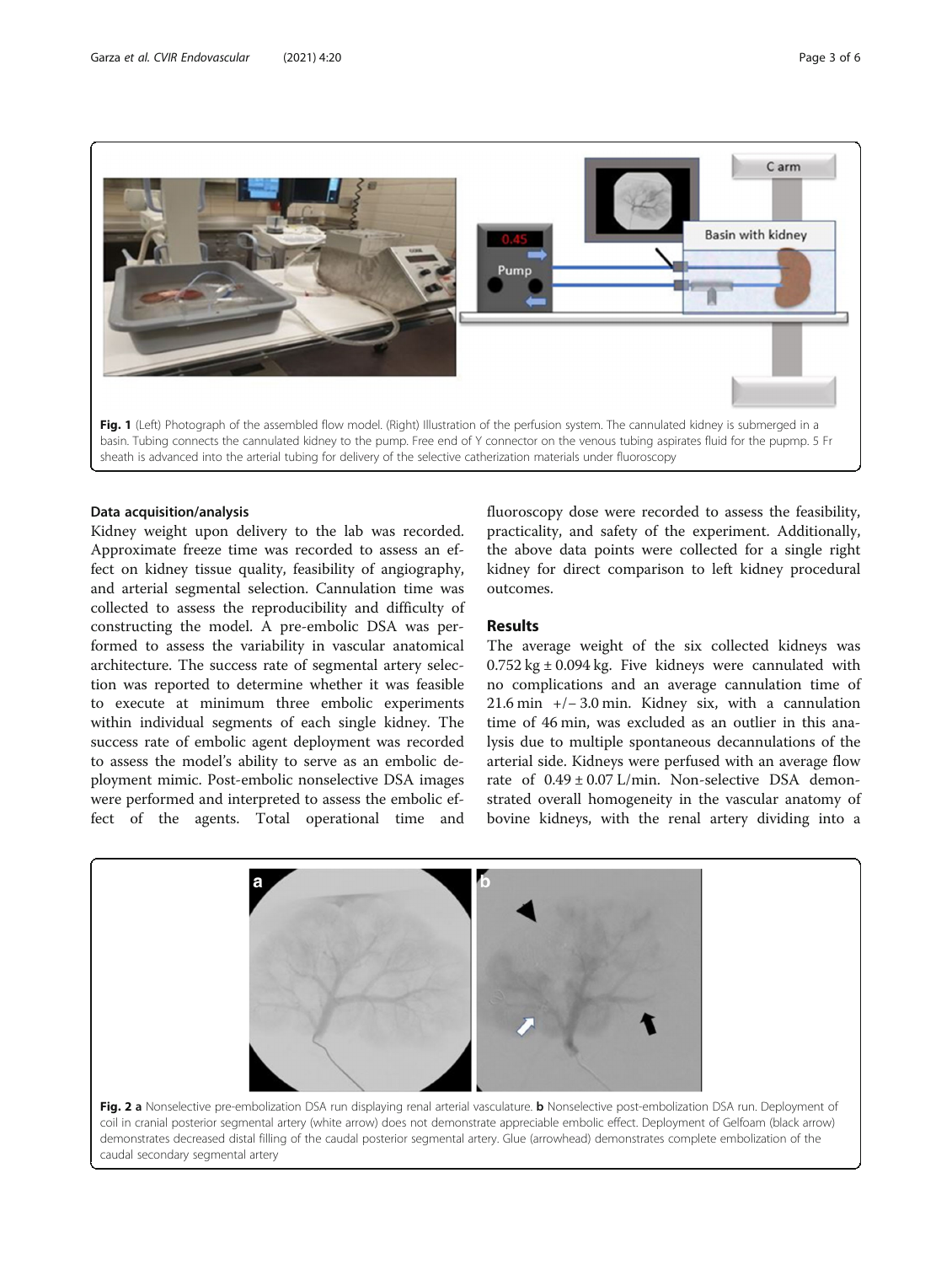cranial and a caudal primary segmental arteries to supply the cranial and caudal poles, respectively. It was observed that typically the mid-zone of the kidney was supplied via a secondary segmental artery which came off the caudal primary segmental artery. In five kidneys, three distinct segmental arteries were identified and successfully individually selected via a 5Fr cobra catheter with Glidewire assist. All embolic materials were deployed as per Table 1. While the volume of glue mixture was fixed at approximately 3 mL, the average amount of Gelfoam required to achieve stasis was variable with an average deployment volume of 12 mL (+/− 3.5 mL). Post-op analysis revealed average dose area product to be 12.9 Gy.cm2  $\pm$  1.8 Gy·cm2 and total fluoroscopy time to be 10 min  $\pm$  4 min, (*n* = 4). Overall operational time (time from first to last image) was  $27 \pm 8$  min (Table [2\)](#page-4-0).

As per post-embolic DSA runs, no stasis was appreciated with any of the metallic coils and a significant amount of Gelfoam was required to achieve stasis; complete stasis was observed in segments treated with glue (Fig. [2\)](#page-2-0). Of note, upon pre-embolic DSA runs, contrast extravasation was present in the secondary segmental artery of kidney three and diffusely in kidneys five and six. Extravasation was not observed in branches after embolization (Fig. [3](#page-4-0)).

#### **Discussion**

We developed an ex- vivo flow model using a bovine kidney for the purpose of future testing embolic agents in an inexpensive and easily reproducible model. The above results validate the model via DSA which clearly visualized the arterial anatomy and demonstrated a pulsatile flow with parenchymal blush and venous return on all the kidneys. Contrast extravasation was noted in some kidneys due varying degrees of parenchymal damage prior and upon perfusion that were related to tissue degradation of the frozen tissues, despite this limitation, we noticed that foci of contrast extravasation decreased after deployment of embolic materials, which implies that embolic agents were retained in the vascular bed of the selected artery, and that novel embolic materials could be preliminarily tested using a similar flow model to characterize embolic agent behavior and vascular distribution effects. In theory, the areas of contrast extravasation could also serve as teaching model to simulate bleeding control with embolization.

The preparation and operation of this flow model was consistently successful in the hands of a radiology resident and two medical students under the supervision of an experienced interventional radiologist. Thus, it can serve as an educational tool for radiation safety teaching, DSA, road mapping and selective angiography training, and practice techniques deploying embolic materials in a low-risk context. The bovine renal anatomy demonstrated easy identification and isolation of arterial vasculature supplying each kidney segment leading to precise application and testing of Gelfoam, glue, and embolization coils. Compared with animal models, advantages of this ex- vivo flow kidney model include lower associated costs, minimal structural requirements, and ease of preparation without the ethical concerns related to live animal use.

Notably, all six kidneys showed similar embolization efficacy results upon post-embolic DSA runs, particularly a diminishing degree of stasis as time passed after Gelfoam embolization. Under normal physiologic settings, Gelfoam promotes hemostasis by hastening the development of and providing structural support to thrombus formation (Kohda et al. [1986](#page-5-0)). Gelfoam has been successfully used in various clinical scenarios including hemorrhage secondary to trauma (Ben-Menachem et al. [1991\)](#page-5-0), bone cancer (Feldman et al. [1975](#page-5-0)), renal cell carcinoma (Bracken et al. [1975\)](#page-5-0), and uterine fibroid artery embolization (Siskin et al. [2000\)](#page-5-0). The absence of an intact coagulation cascade in the perfusion model likely played a significant role in the deteriorating embolic effects of the Gelfoam. The lack a coagulation cascade also explains the failure of the coils in achieving stasis. This limitation must be taken into consideration when testing embolic materials that require specific physiological environments which are not present with ex -vivo models. The use of blood in this model may provide a better environment to test the effects of different embolization agents.

Table 1 Characterization of Embolic Agent Targets by Renal Poles

|            | Cranial | Mid-Zone | Caudal  | <b>Cannulation Success (Cranial, Mid, Caudal)</b> |
|------------|---------|----------|---------|---------------------------------------------------|
| 1st Kidney | Coil    | Glue     | Gelfoam | $+, +, +$                                         |
| 2nd Kidney | Coil    | Glue     | Gelfoam | $+, +, +$                                         |
| 3rd Kidney | Gelfoam | Coil     | Glue    | $+, +, +$                                         |
| 4th Kidney | Gelfoam | Coil     | Glue    | $-,+,+$                                           |
| 5th Kidney | Gelfoam | Coil     | Glue    | $+, +, +$                                         |
| 6th Kidney | Gelfoam | Coil     | Glue    | $+, +, +$                                         |
|            |         |          |         |                                                   |

 $+$  = Successful Cannulation

- = Unsuccessful Cannulation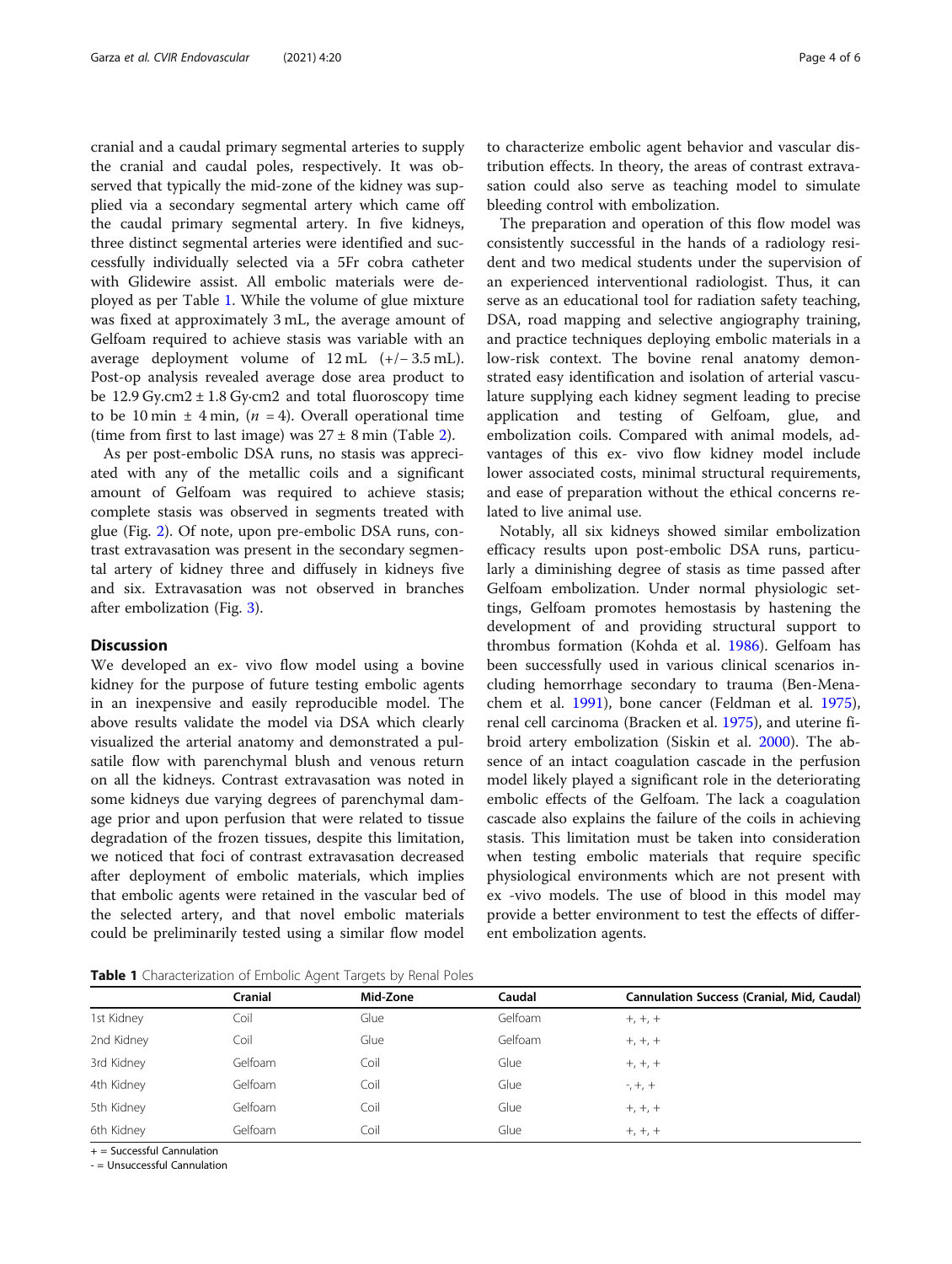|               | Perfusion rate (L/<br>min) | Freeze time<br>(weeks) | <b>Cannulation time</b><br>(min) | <b>Operational time</b><br>(hours) | Fluoroscopy time<br>(sec) | Dose area product<br>$(Gy-cm2)$ |
|---------------|----------------------------|------------------------|----------------------------------|------------------------------------|---------------------------|---------------------------------|
| 1st<br>Kidney | 0.41                       | 2                      | 24                               | 30                                 | Not collected             | Not collected                   |
| 2nd<br>Kidney | 0.48                       | 3                      | 17                               | 20                                 | Not collected             | Not collected                   |
| 3rd<br>Kidney | 0.50                       | 0.5                    | 23                               | 21                                 | 351                       | 13.5                            |
| 4th<br>kidney | 0.60                       | 0.5                    | 24                               | 18                                 | 425                       | 15.2                            |
| 5th<br>kidney | 0.50                       | $\mathbf{0}$           | 20                               | 38                                 | 795                       | 11.5                            |
| 6th<br>kidney | 0.43                       | $\overline{4}$         | $46*$                            | 33                                 | 825                       | 11.5                            |

<span id="page-4-0"></span>Table 2 Perfusion model data and specifications

In this model, glue was the most effective embolic agent because it was not dependent on a coagulation cascade compared with Gelfoam and coils; however, utilization of glue demonstrated potential complications. In two kidneys glue adhered to the catheter tip during catheter removal post-deployment. In one kidney, the adhered glue dislodged into an unintended secondary segmental artery. These complications can also occur in the clinical practice. To prevent glue adhesion to the catheter and potential non-target embolization, the use of a microcatheter is recommended with a rapid removal from the glue cast .

Our study had several limitations. First, we used simple tap water as the perfusate. An isotonic buffer solution or blood may be more desirable to more closely mimic normal hydraulic physiology. Other perfusion models describe the use of heparinized saline or other more physiologic buffers to preserve tissue for transplantation and in ex- vivo radiofrequency ablation studies of the bovine liver (Orsi et al. [2011;](#page-5-0) Lubienski et al. [2006](#page-5-0)). Many organ perfusion models exist with protocols

to extend ex-vivo viability for transplanting the kidney, liver, combined liver-kidney, lungs, heart, pancreas and small bowel using various buffers (Kumar et al. [2017](#page-5-0); Tolstykh et al. [2002;](#page-5-0) Czogalla et al. [2016](#page-5-0); Gao et al. [2020](#page-5-0)). We used tap water which may lead to changes in endothelial vasculature and renal parenchyma caused by a hypotonic solution. Secondly, kidneys were stored at -20C for variable periods of time before they were cannulated for the procedure. The extended time in a frozen state may have led to weakening of the renal parenchyma which was noted in some kidney models that had contrast extravasation. Ideally, the kidneys should be prepared and used for the experiment within the same day of procurement without frozen storage; however, harvesting kidneys on the same day of experiments is rarely feasible. Therefore, preservation techniques should be further explored as the model is refined. Finally, we did not have histological analysis of kidneys, pre and post embolization. Another limitation we encountered was the difficulty of maintaining the flow within the closed circuit without spontaneous